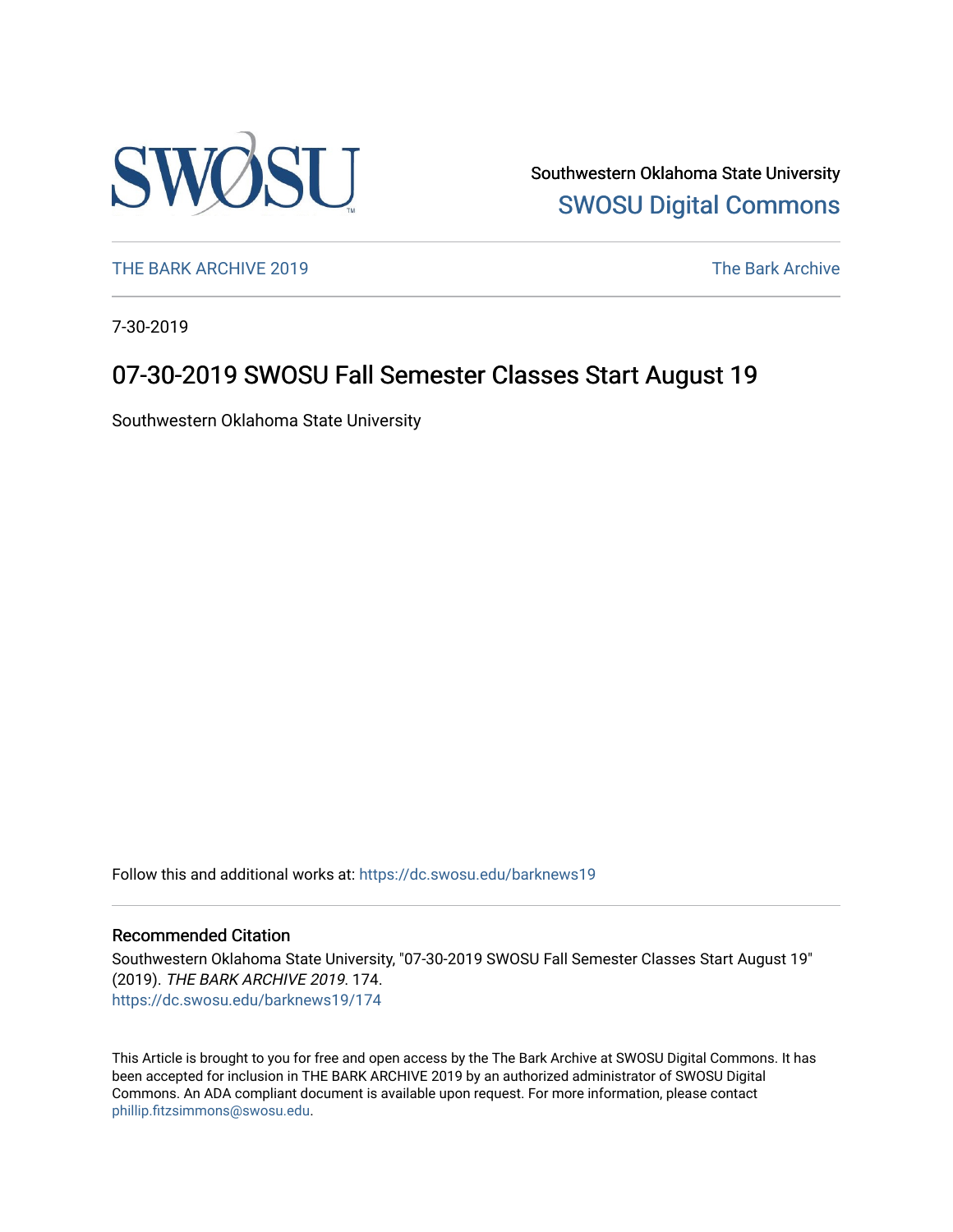

30 July, 2019

# **SWOSU Fall Semester Classes Start August 19**

Fall semester classes begin August 19 at Southwestern Oklahoma State University in Weatherford and Sayre, and enrollment continues for students who want to begin or continue their educational endeavors at SWOSU.

Shamus Moore, registrar on the Weatherford campus, said students can enroll at the Registrar's Office on either the Weatherford or Sayre campuses. Online enrollment is also available through the SWOSU website for students that have completed at least 60 hours and the prior semester at SWOSU. Students must already be fully admitted to the University and have no holds on their account. See the university website (www.swosu.edu) for a complete listing of courses.

For incoming freshmen, the university offers one more enrollment opportunity for high school seniors who plan to attend SWOSU this fall. An enrollment session is planned August 14.

Additional information is available by calling the Weatherford office at (580) 774-3777 or the Sayre campus at (580) 928-5533.

| Academics             | D |
|-----------------------|---|
| Administration        | D |
| Alumni and Foundation | D |
| Community             | D |
| Events                | D |
| Faculty and Staff     | D |
| Miscellaneous         | D |
| Sayre                 | D |
| <b>Students</b>       | D |
|                       |   |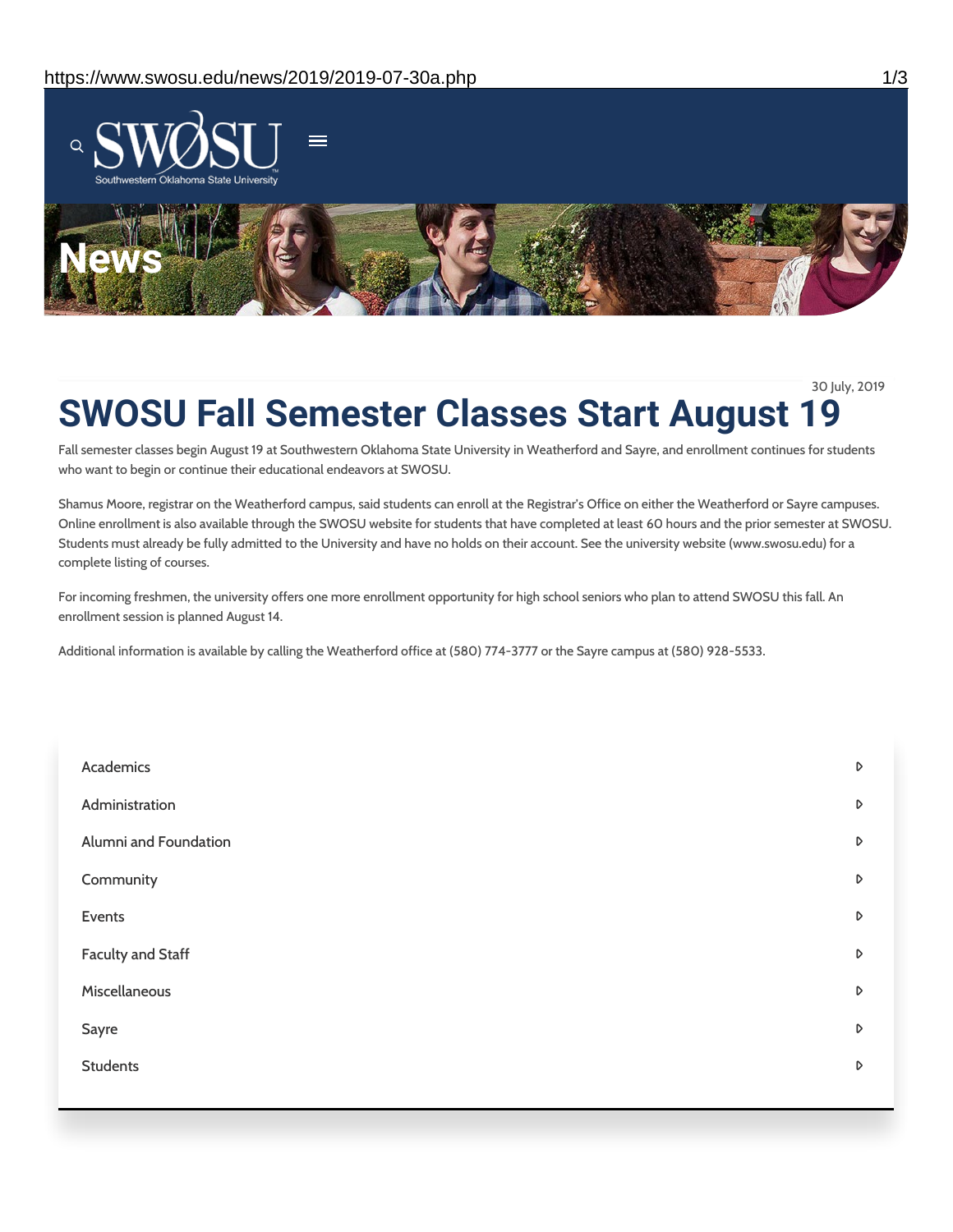fyom

| <b>Archive Links</b> |   |
|----------------------|---|
| 2018                 | D |
| 2019                 | D |
| 2020                 | D |
| Archive              | D |
|                      |   |



## Weatherford Campus

100 Campus Drive Weatherford, OK 73096

### Sayre Campus

409 E Mississippi Ave Sayre, OK 73662

Connect to Us

Contact [Information](https://www.swosu.edu/about/contact.php) [University/Facility](https://www.swosu.edu/about/operating-hours.php) Hours [Campus](https://map.concept3d.com/?id=768#!ct/10964,10214,10213,10212,10205,10204,10203,10202,10136,10129,10128,0,31226,10130,10201,10641,0) Map Give to [SWOSU](https://standingfirmly.com/donate) Shop [SWOSU](https://shopswosu.merchorders.com/)